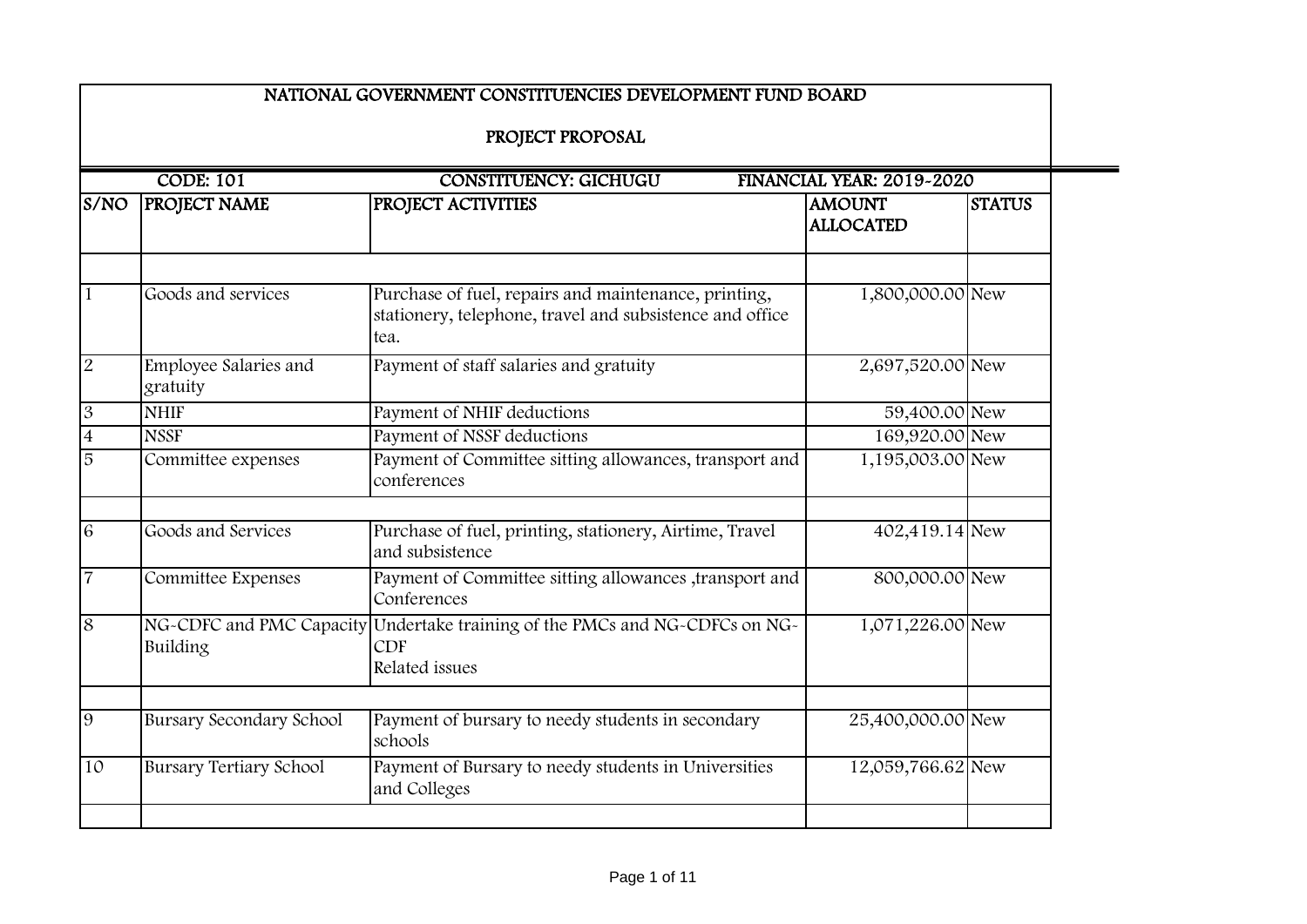|      |                     | NATIONAL GOVERNMENT CONSTITUENCIES DEVELOPMENT FUND BOARD                                |                                   |               |
|------|---------------------|------------------------------------------------------------------------------------------|-----------------------------------|---------------|
|      |                     | PROJECT PROPOSAL                                                                         |                                   |               |
|      | <b>CODE: 101</b>    | <b>CONSTITUENCY: GICHUGU</b>                                                             | FINANCIAL YEAR: 2019-2020         |               |
| S/NO | <b>PROJECT NAME</b> | <b>PROJECT ACTIVITIES</b>                                                                | <b>AMOUNT</b><br><b>ALLOCATED</b> | <b>STATUS</b> |
| 11   | Emergency           | To cater for any unforeseen occurrences in the<br>constituency during the financial year | 7,198,241.38 New                  |               |
|      |                     |                                                                                          |                                   |               |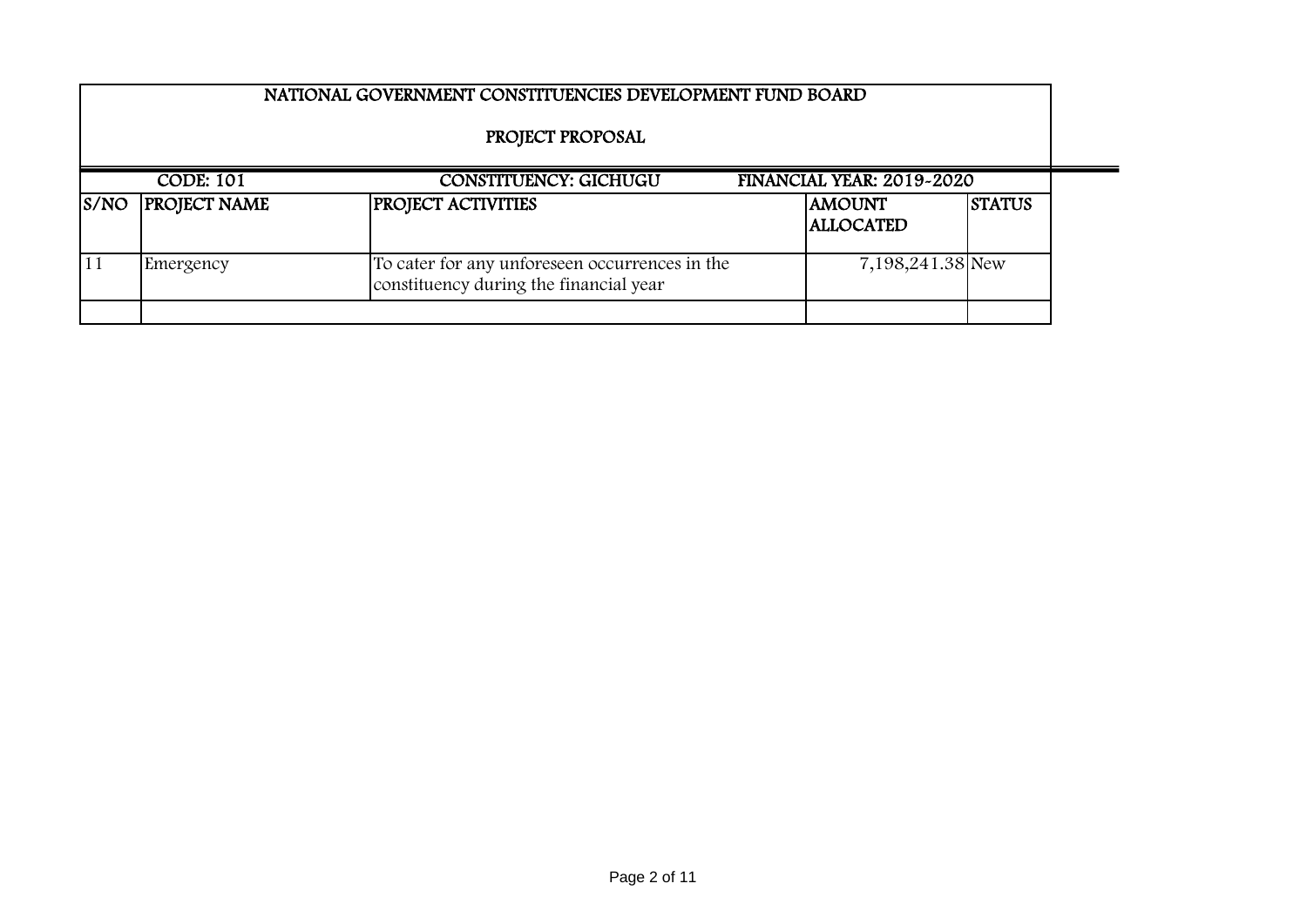|      |                                        | NATIONAL GOVERNMENT CONSTITUENCIES DEVELOPMENT FUND BOARD<br>PROJECT PROPOSAL                                                                                                                                                                                                                                                                                                                                                                                                                                                                                                                                                                                                                                                                                                                                                                                                                                                                                                                                                                                                                                                                             |                                   |               |
|------|----------------------------------------|-----------------------------------------------------------------------------------------------------------------------------------------------------------------------------------------------------------------------------------------------------------------------------------------------------------------------------------------------------------------------------------------------------------------------------------------------------------------------------------------------------------------------------------------------------------------------------------------------------------------------------------------------------------------------------------------------------------------------------------------------------------------------------------------------------------------------------------------------------------------------------------------------------------------------------------------------------------------------------------------------------------------------------------------------------------------------------------------------------------------------------------------------------------|-----------------------------------|---------------|
|      | <b>CODE: 101</b>                       | <b>CONSTITUENCY: GICHUGU</b>                                                                                                                                                                                                                                                                                                                                                                                                                                                                                                                                                                                                                                                                                                                                                                                                                                                                                                                                                                                                                                                                                                                              | FINANCIAL YEAR: 2019-2020         |               |
| S/NO | <b>PROJECT NAME</b>                    | PROJECT ACTIVITIES                                                                                                                                                                                                                                                                                                                                                                                                                                                                                                                                                                                                                                                                                                                                                                                                                                                                                                                                                                                                                                                                                                                                        | <b>AMOUNT</b><br><b>ALLOCATED</b> | <b>STATUS</b> |
| 12   | Constituecy Revision books<br>Projects | Purchase of topmark revision books by Kenya Literature<br>Bureau to be distributed to 47 Primary Schools for STD<br>8(60 books per school ; mathematics, English, Kiswahili,<br>science and social studies) and 34 Secondary Schools (<br>140 books per school; Biology, Geography,<br>mathematics, English, Kiswahili, physics, CRE and<br>Chemistry) for form four students within Gichugu<br>Constituecy; Gacatha Primary Sch, Gaciongo Pri<br>Sch, Gaciongo Pri, Gatugura Pri Sch, Gatungura Pri<br>Sch, GiconjoPri Sch, Gikumbo Pri Sch, Githage Pri<br>Sch, Githure Pri Sch, Gituba Pri Sch, Guama Pri<br>Sch, Kabare Boys Pri Sch, Kabare Pri Sch, kanjuu Pri Sch<br>Kavote Pri sch, Kiambatha pri sch, Kiamiciri Pri<br>Sch, Kiamugumo Pri Sch, Kiamwathi Pri sch,<br>Sch, Kianguenyi Pri Sch, Kianyambo Pri Sch, Kiaumbui<br>Pri Sch, Kibaro Pri Sch, Kiburia Pri Sch, Kimunye Pri<br>Sch, Mburi christian pr, Mucagara Pri Sch, Mugumo<br>Pri, Mwanianjau Pri, Ngariama Pri Sch, Ngiriambu Pri<br>Sch, Ngungu Pri Sch Nyagithuci Pri Sch, Nyanja Pri,<br>Raimu Pri Sch, Rukenya PrI Sch, Rwambiti Pri Sch,<br>Thuiya Pri sch, Thumaita Pri Sch. | 4,000,000.00                      | <b>New</b>    |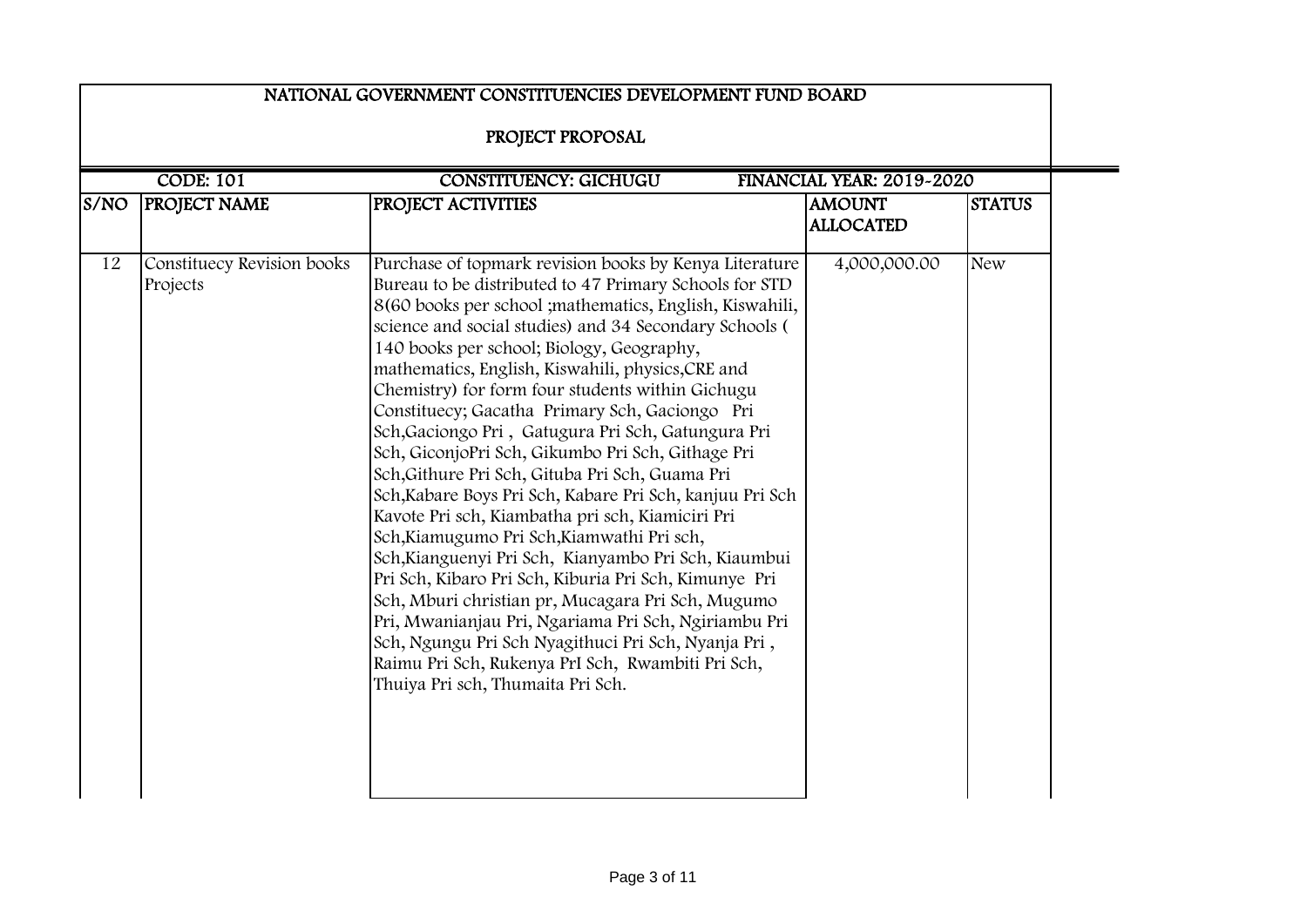|                                                                               |                          | NATIONAL GOVERNMENT CONSTITUENCIES DEVELOPMENT FUND BOARD                                                                                                                                                                                                                                                                                                                                                                                                                                                                                                     |                                   |               |  |
|-------------------------------------------------------------------------------|--------------------------|---------------------------------------------------------------------------------------------------------------------------------------------------------------------------------------------------------------------------------------------------------------------------------------------------------------------------------------------------------------------------------------------------------------------------------------------------------------------------------------------------------------------------------------------------------------|-----------------------------------|---------------|--|
|                                                                               |                          | PROJECT PROPOSAL                                                                                                                                                                                                                                                                                                                                                                                                                                                                                                                                              |                                   |               |  |
| <b>CODE: 101</b><br><b>CONSTITUENCY: GICHUGU</b><br>FINANCIAL YEAR: 2019-2020 |                          |                                                                                                                                                                                                                                                                                                                                                                                                                                                                                                                                                               |                                   |               |  |
| S/NO                                                                          | PROJECT NAME             | PROJECT ACTIVITIES                                                                                                                                                                                                                                                                                                                                                                                                                                                                                                                                            | <b>AMOUNT</b><br><b>ALLOCATED</b> | <b>STATUS</b> |  |
|                                                                               |                          | 34 Secondary Schools i.e-Gacatha sec sch, Gaciongo sec<br>sch, Gatugura Sec sch, Gatunguru Sec Sch, Githure Sec<br>Sch, Kabare Girls, Kanjuu Sec, Karucho Sec, Kavote Sec<br>sch, Kiamiciri sec, Kiamugumo Sec, Kiamutugu<br>BoysKianyaga Boys high, Kianyambo Sec, Kiaumbui Sec<br>Sch, Kimunye Sec, mugumo Girls sec, Mutige Boys sec<br>sch, Mwanianjau Sec sch, Ngariama Girls Sec, Rukenya<br>Sec Sch, Rwambiti Sec Sch, ST Ann Gituba sec, St<br>Bakhita Kuburia sec, St Mary Magdaline Githage Sec, St<br>Marks Thumaita girls, St Mary Karumandi boys |                                   |               |  |
| 13                                                                            | Karumandi primary school | Renovation of 8 NO. classrooms- (flooring plastering,<br>painting, external finishes, and roof) and renovation of<br>1 NO staff rooms and head teacher office- (floor works,<br>painting, external finishing, ceiling and roof painting) -<br>3,000,000.00 and reinforcing a classroom with a wall<br>crack - 500,000.00.                                                                                                                                                                                                                                     | 3,500,000.00 New                  |               |  |
| 14                                                                            | Kavote primary school    | Construction of 8 No. doors exhaustible toilet block for<br>girls to completion                                                                                                                                                                                                                                                                                                                                                                                                                                                                               | 1,200,000.00 New                  |               |  |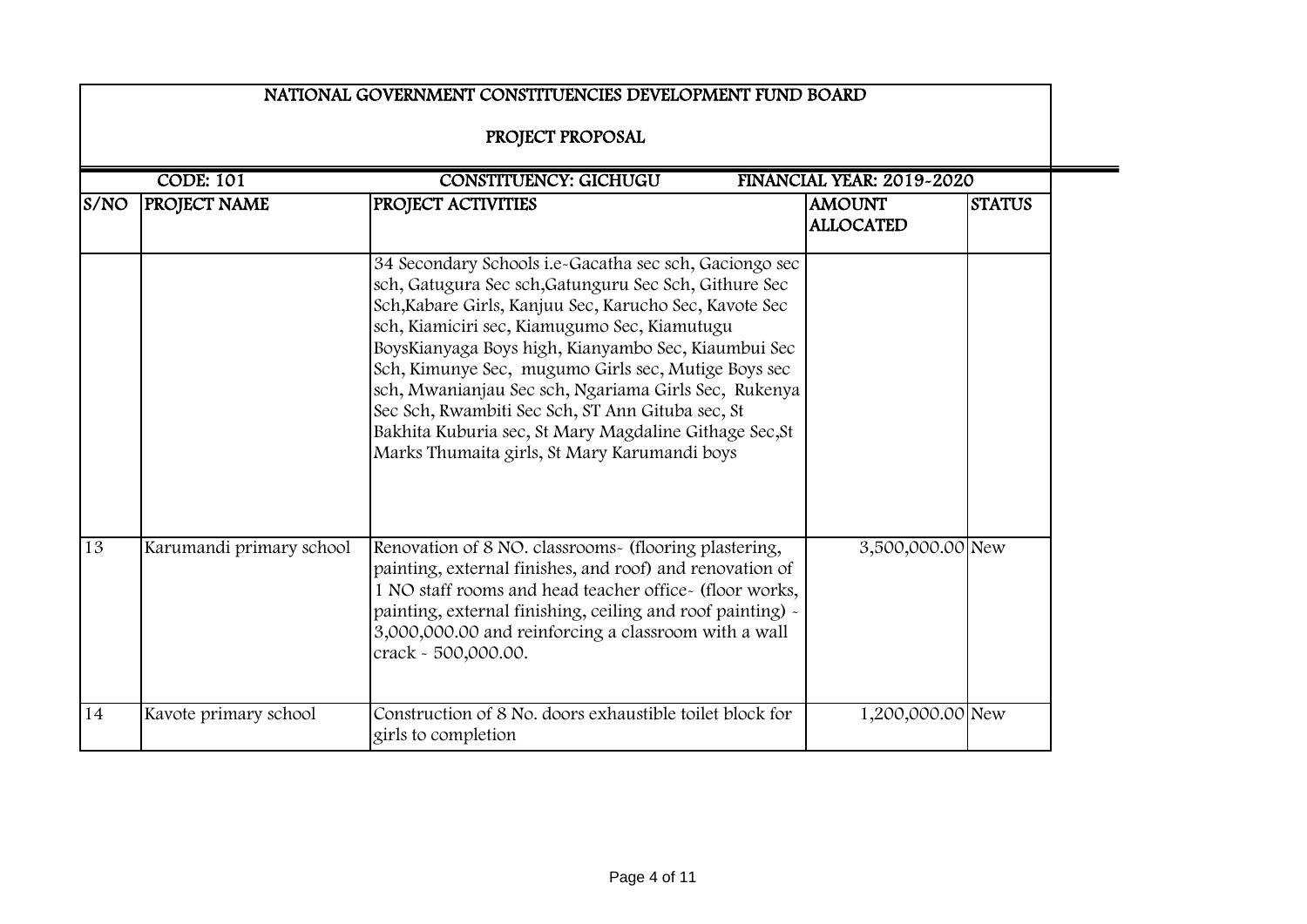|                 |                           | NATIONAL GOVERNMENT CONSTITUENCIES DEVELOPMENT FUND BOARD                                                                                                                                                                                                                                                                     |                                   |               |
|-----------------|---------------------------|-------------------------------------------------------------------------------------------------------------------------------------------------------------------------------------------------------------------------------------------------------------------------------------------------------------------------------|-----------------------------------|---------------|
|                 |                           | PROJECT PROPOSAL                                                                                                                                                                                                                                                                                                              |                                   |               |
|                 | <b>CODE: 101</b>          | <b>CONSTITUENCY: GICHUGU</b>                                                                                                                                                                                                                                                                                                  | FINANCIAL YEAR: 2019-2020         |               |
| S/NO            | <b>PROJECT NAME</b>       | PROJECT ACTIVITIES                                                                                                                                                                                                                                                                                                            | <b>AMOUNT</b><br><b>ALLOCATED</b> | <b>STATUS</b> |
| $\overline{15}$ | Gacatha primary school    | construction of one 8 NO doors exhaustible toilet for<br>girls (Kshs.1,250,000.00) and a 3 No. doors pit latrine<br>and urinal for staff (Kshs. 300,000.00) to completion                                                                                                                                                     | 1,550,000.00 New                  |               |
| $\overline{16}$ | Gatugura Primary school   | Construction of 8 No door exhaustible Toilet to<br>completion.                                                                                                                                                                                                                                                                | 1,200,000.00 New                  |               |
| $\overline{17}$ | Gatunguru primary School  | Construction of 2 No. doors pit latrine with a urinal for<br>staff to completion                                                                                                                                                                                                                                              | 270,000.00 New                    |               |
| 18              | Githage primary school    | Construction of 3No door pit latrine and urinal for staff<br>to completion                                                                                                                                                                                                                                                    | 348,614.00 New                    |               |
| 19              | Githage primary School    | Construction of 8 No. doors exhaustible toilet block and<br>a urinal for boys to completion                                                                                                                                                                                                                                   | 1,200,000.00 New                  |               |
| 20              | Githure primary school    | Construction of 8 No. doors exhaustible toilet block and<br>a urinal for boys to completion                                                                                                                                                                                                                                   | 1,200,000.00 New                  |               |
| 21              | Kianguenyi primary school | Renovation of 8 NO. classrooms<br>- (flooring plastering, painting, external finishing, and<br>roof) and renovation of 1 NO staff rooms and head<br>teacher office - (floor works, painting, external<br>finishing, ceiling and roof painting; and purchasing<br>furniture; (100 chairs at 150,000<br>& 100 desks at 250,000) | 4,400,000.00 New                  |               |
| 22              | Kiburia primary school    | Construction of 8 No. doors exhaustible toilet block and<br>a urinal for boys to completion                                                                                                                                                                                                                                   | 1,200,000.00 New                  |               |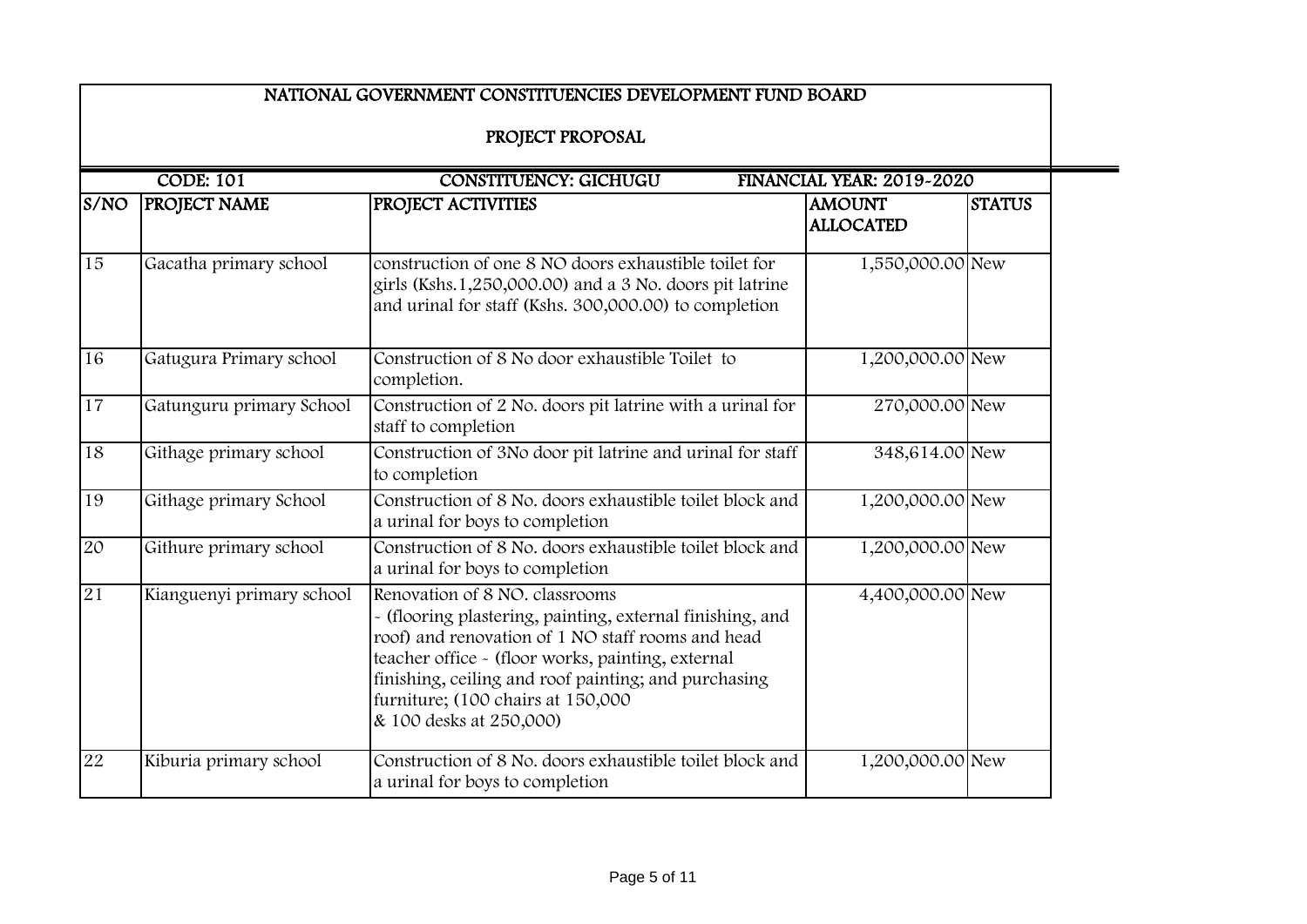|                                                                               |                          | NATIONAL GOVERNMENT CONSTITUENCIES DEVELOPMENT FUND BOARD                                                                                                                                                                                          |                                   |               |  |
|-------------------------------------------------------------------------------|--------------------------|----------------------------------------------------------------------------------------------------------------------------------------------------------------------------------------------------------------------------------------------------|-----------------------------------|---------------|--|
|                                                                               |                          | PROJECT PROPOSAL                                                                                                                                                                                                                                   |                                   |               |  |
| <b>CODE: 101</b><br><b>CONSTITUENCY: GICHUGU</b><br>FINANCIAL YEAR: 2019-2020 |                          |                                                                                                                                                                                                                                                    |                                   |               |  |
| S/NO                                                                          | <b>PROJECT NAME</b>      | PROJECT ACTIVITIES                                                                                                                                                                                                                                 | <b>AMOUNT</b><br><b>ALLOCATED</b> | <b>STATUS</b> |  |
| 23                                                                            | Mucagara Primary School  | Construction of 8 No door exhaustible toilet to<br>completion.                                                                                                                                                                                     | 1,200,000.00 New                  |               |  |
| 24                                                                            | Kianyambo primary school | Renovation of 8 NO. classrooms- (flooring plastering,<br>painting, external finishing, and roof) and renovation of<br>1 NO staff rooms and head teacher office- (floor works,<br>painting, external finishing, ceiling and roof painting).         | 4,000,000.00 New                  |               |  |
| $\overline{25}$                                                               | Ngiriambu primary school | Renovation of 8 NO. classrooms- (flooring plastering,<br>painting, external finishing, and roof) and renovation of<br>1 NO staff rooms and head teacher office- (floor works,<br>painting, external finishing, ceiling and roof painting).         | 3,000,000.00 New                  |               |  |
| $\overline{26}$                                                               | Rukenya primary School   | Renovation of 8 NO. classrooms- (flooring plastering,<br>painting, external finishing, and roof) and renovation of<br>1 NO staff rooms and head teacher office- (floor works,<br>painting, external finishing, ceiling and roof painting).         | 4,000,000.00 New                  |               |  |
| 27                                                                            | Rwambiti primary school  | Renovation of 8 NO. classrooms- (flooring plastering,<br>painting, external finishing, and roof work) and<br>renovation of 1 NO staff rooms and head teacher office-<br>(floor works, painting, external finishing, ceiling and<br>roof painting). | 3,500,000.00 New                  |               |  |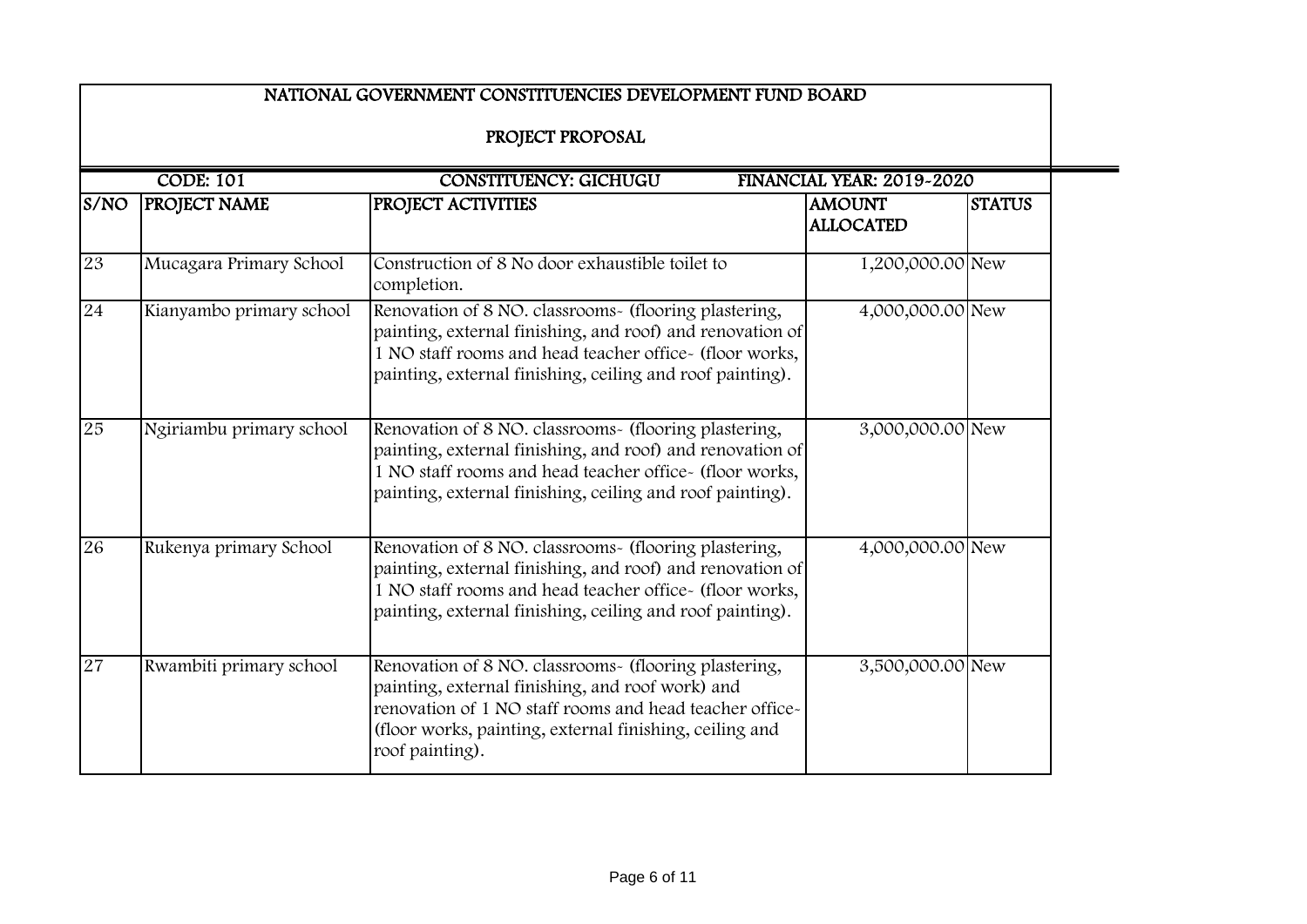|                 |                                   | NATIONAL GOVERNMENT CONSTITUENCIES DEVELOPMENT FUND BOARD                                                                                                                                                                                   |                                   |               |
|-----------------|-----------------------------------|---------------------------------------------------------------------------------------------------------------------------------------------------------------------------------------------------------------------------------------------|-----------------------------------|---------------|
|                 |                                   | PROJECT PROPOSAL                                                                                                                                                                                                                            |                                   |               |
|                 | <b>CODE: 101</b>                  | <b>CONSTITUENCY: GICHUGU</b>                                                                                                                                                                                                                | FINANCIAL YEAR: 2019-2020         |               |
| S/NO            | PROJECT NAME                      | PROJECT ACTIVITIES                                                                                                                                                                                                                          | <b>AMOUNT</b><br><b>ALLOCATED</b> | <b>STATUS</b> |
| 28              | Mwanianjau primary school         | Renovation of 8 NO. classrooms- (flooring plastering,<br>painting, external finishing, and roof) and renovation of<br>1 NO staff rooms and head teacher office ~ (floor works,<br>painting, external finishing, ceiling and roof painting). | 4,000,000.00 New                  |               |
| 29              | Gatugura secondary                | Construction of a dining hall to accommodate 250<br>students to completion                                                                                                                                                                  | 3,500,000.00 New                  |               |
| 30              | Kanjuu secondary school           | Drillig of a borehole and installing solar powered water<br>pump                                                                                                                                                                            | 3,800,000.00 New                  |               |
| $\overline{31}$ | Kavote secondary School           | Completion of 300 capacity multipurpose dining hall -<br>(roof painting, electrical and plumbing works)                                                                                                                                     | 1,000,000.00 Ongoing              |               |
| 32              | Kianyaga boys secondary<br>school | Construction of 10 No. doors modern ablution block<br>with 9 No. squat toilet and 1 No. sit on toilet for<br>disabled connected to school sewer system to<br>completion                                                                     | 1,500,000.00 New                  |               |
| 33              | Kiaumbui secondary school         | Completing a 320 capacity dining hall by roofing with<br>steel trusses and flooring with tiles.                                                                                                                                             | 1,900,000.00 Ongoing              |               |
| $\overline{34}$ | Kimunye secondary School          | Construction of a 250 capacity dining hall to<br>completion                                                                                                                                                                                 | 3,500,000.00 New                  |               |
| 35              | Mutige secondary school           | Construction of a twin dormitory to accommodate 350<br>students to completion                                                                                                                                                               | 8,400,000.00 New                  |               |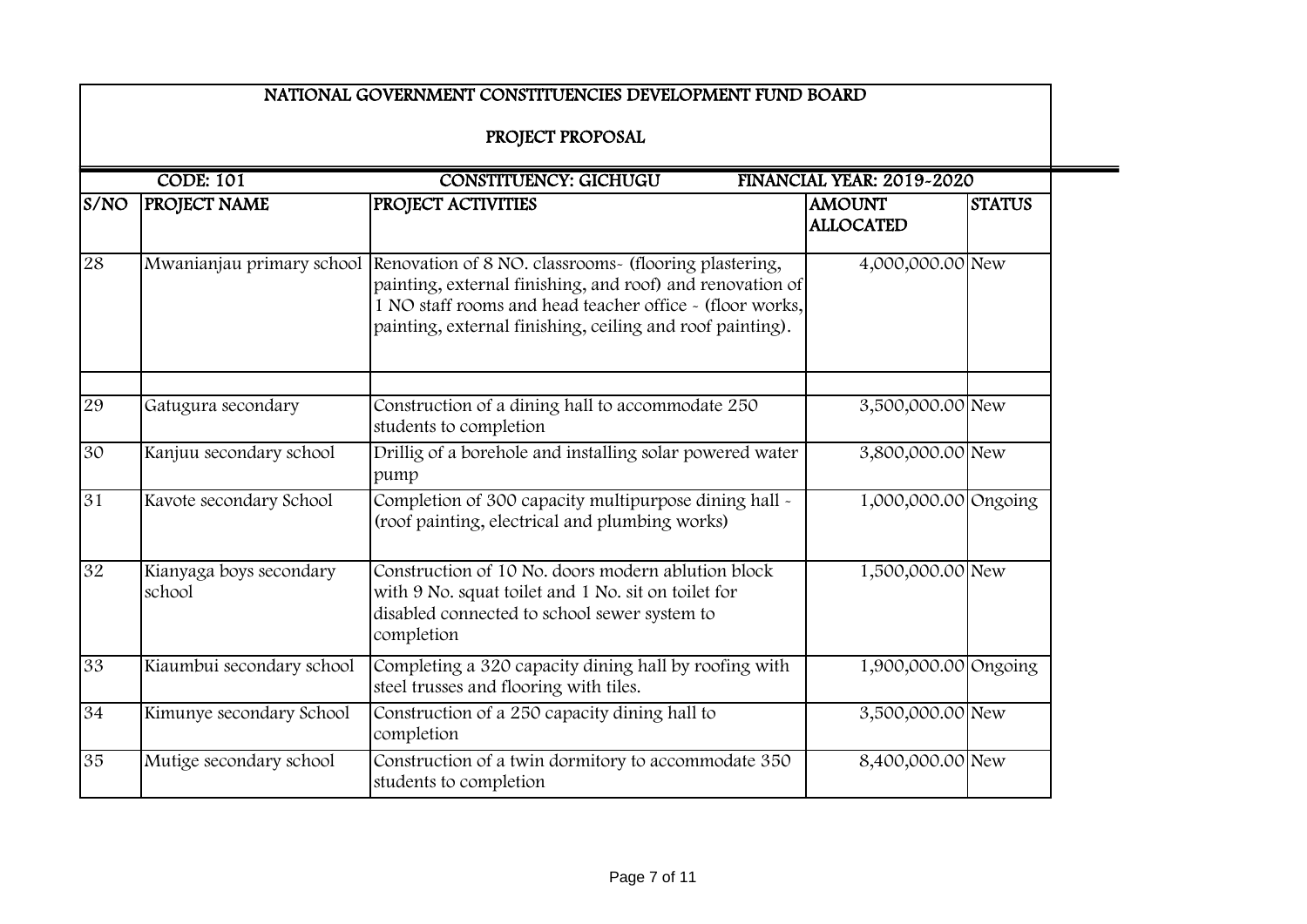|                                                                               |                                              | NATIONAL GOVERNMENT CONSTITUENCIES DEVELOPMENT FUND BOARD                                                                                                                                                                                                                                                                                                                        |                                   |               |  |
|-------------------------------------------------------------------------------|----------------------------------------------|----------------------------------------------------------------------------------------------------------------------------------------------------------------------------------------------------------------------------------------------------------------------------------------------------------------------------------------------------------------------------------|-----------------------------------|---------------|--|
|                                                                               |                                              | PROJECT PROPOSAL                                                                                                                                                                                                                                                                                                                                                                 |                                   |               |  |
| <b>CODE: 101</b><br><b>CONSTITUENCY: GICHUGU</b><br>FINANCIAL YEAR: 2019-2020 |                                              |                                                                                                                                                                                                                                                                                                                                                                                  |                                   |               |  |
| S/NO                                                                          | PROJECT NAME                                 | PROJECT ACTIVITIES                                                                                                                                                                                                                                                                                                                                                               | <b>AMOUNT</b><br><b>ALLOCATED</b> | <b>STATUS</b> |  |
| 36                                                                            | Ngariama secondary school                    | Construction of one No. classroom complete with tiles<br>and box profile roofing sheets to completion                                                                                                                                                                                                                                                                            | 1,300,000.00 New                  |               |  |
| $\overline{37}$                                                               | St Bakhita Kiburia girls<br>secondary school | Improving the school compound by draining storm<br>water, graveling of pavements and landscaping<br>activities which include:~Planting Ground cover ie<br>Grass and flowers. Marking pavements and stone<br>pitching.                                                                                                                                                            | 600,000.00 New                    |               |  |
| $\overline{38}$                                                               | Constituency Sport Projects                  | Carry out constituency Sports tournament and Purchase<br>of uniforms and balls to the football teams and<br>volleyball teams as follows: Kithure, Kiamutugu, Kiam<br>uki, Ngariama, Kianyaga, Rwambit                                                                                                                                                                            | 2,748,614.00 New                  |               |  |
| 39                                                                            | Deputy County<br>office                      | Purchase 1No conference table at Khs 45,000 1 No<br>Commissioner Kirinyaga East Executive chair at Ksh 28,500, 10 No Conference chairs<br>$\omega$ 14,500 each = 145,000. 1 No Reception Desk at ksh<br>15,000, 1 No Secretary Chair Ksh 14,500, 3No Visitors<br>Chairs each ksh 4000=12,000, Excecutive Office<br>Deskwith 5 drawers at Ksh 35,000, Secretary Shelf<br>Ksh5,000 | 300,000.00 New                    |               |  |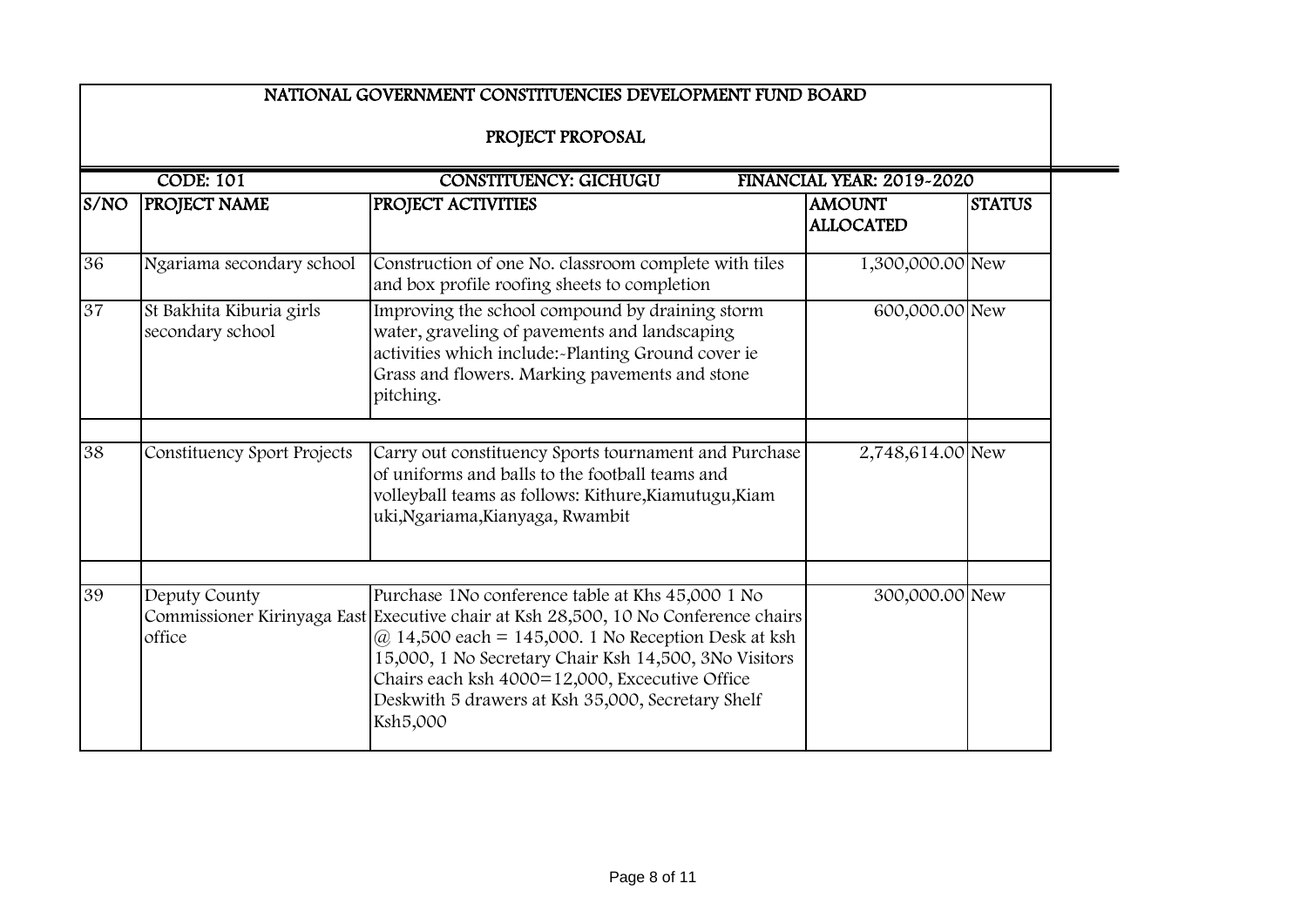|                  |                                                      | NATIONAL GOVERNMENT CONSTITUENCIES DEVELOPMENT FUND BOARD                                                                                                                                                                                                                                                                                           |                                   |               |  |  |
|------------------|------------------------------------------------------|-----------------------------------------------------------------------------------------------------------------------------------------------------------------------------------------------------------------------------------------------------------------------------------------------------------------------------------------------------|-----------------------------------|---------------|--|--|
| PROJECT PROPOSAL |                                                      |                                                                                                                                                                                                                                                                                                                                                     |                                   |               |  |  |
|                  | <b>CODE: 101</b>                                     | <b>CONSTITUENCY: GICHUGU</b>                                                                                                                                                                                                                                                                                                                        | FINANCIAL YEAR: 2019-2020         |               |  |  |
| S/NO             | <b>PROJECT NAME</b>                                  | <b>PROJECT ACTIVITIES</b>                                                                                                                                                                                                                                                                                                                           | <b>AMOUNT</b><br><b>ALLOCATED</b> | <b>STATUS</b> |  |  |
| 40               | Gichonjoini Assistant County<br>Commissioner Office  | Purchase 1No conference table at Khs 45,000 1 No<br>Executive<br>chair at Ksh 28,500, 10 No Conference chairs @<br>$14,500$ each = $145,000$ . 1 No Reception Desk at ksh<br>15,000, 1 No Secretary Chair Ksh 14,500, 3No Visitors<br>Chairs each ksh 4000=12,000, Excecutive Office Desk<br>with 5 drawers at Ksh 35,000, Secretary Shelf Ksh5,000 | 300,000.00 New                    |               |  |  |
| 41               | Gichugu West Assistant<br>County Commissioner Office | Purchase 1No conference table at Khs 45,000 1 No<br>Executive chair at Ksh 28,500, 10 No Conference chairs<br>$\omega$ 14,500 each = 145,000. 1 No Reception Desk at ksh<br>15,000, 1 No Secretary Chair Ksh 14,500, 3No Visitors<br>Chairs each ksh 4000=12,000, Excecutive Office Desk<br>with 5 drawers at Ksh 35,000, Secretary Shelf Ksh5,000  | 300,000.00 New                    |               |  |  |
| 42               | Gichugu West Assistant<br>County Commissioner Office | Purchase 1No conference table at Khs 45,000 1 No<br>Executive chair at Ksh 28,500, 10 No Conference chairs<br>$@14,500$ each = 145,000. 1 No Reception Desk at ksh<br>15,000, 1 No Secretary Chair Ksh 14,500, 3No Visitors<br>Chairs each ksh 4000=12,000, Excecutive Office Desk<br>with 5 drawers at Ksh 35,000, Secretary Shelf Ksh5,000        | 300,000.00 New                    |               |  |  |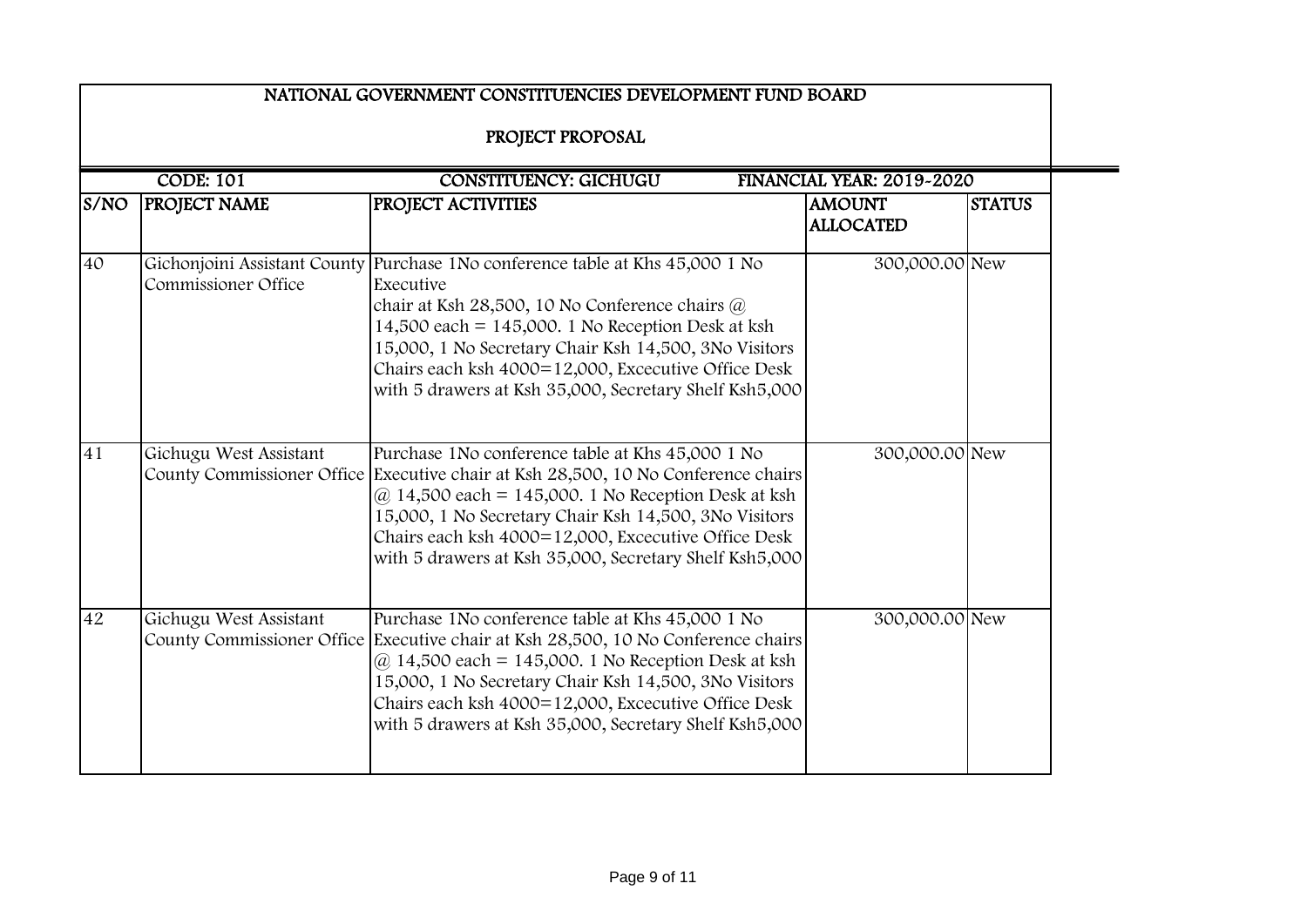|      |                                    | NATIONAL GOVERNMENT CONSTITUENCIES DEVELOPMENT FUND BOARD                                                                                                                                                                                                                                                                                                                                                                                                                                                              |                                   |               |
|------|------------------------------------|------------------------------------------------------------------------------------------------------------------------------------------------------------------------------------------------------------------------------------------------------------------------------------------------------------------------------------------------------------------------------------------------------------------------------------------------------------------------------------------------------------------------|-----------------------------------|---------------|
|      |                                    | PROJECT PROPOSAL                                                                                                                                                                                                                                                                                                                                                                                                                                                                                                       |                                   |               |
|      | <b>CODE: 101</b>                   | <b>CONSTITUENCY: GICHUGU</b>                                                                                                                                                                                                                                                                                                                                                                                                                                                                                           | FINANCIAL YEAR: 2019-2020         |               |
| S/NO | <b>PROJECT NAME</b>                | PROJECT ACTIVITIES                                                                                                                                                                                                                                                                                                                                                                                                                                                                                                     | <b>AMOUNT</b><br><b>ALLOCATED</b> | <b>STATUS</b> |
| 43   |                                    | Kianjiru assistant chief office Construction of 2Rooms with a waiting area assistant<br>chief office complete with tiles, and box profiled roofing<br>sheets to completion @ kshs 1,200,000.000 and<br>purchasing office furniture as follows:- 4No Visitor<br>Chairs $\omega$ 4,000 = Ksh 16,000 1No Excutive Chair At<br>Ksh 19,000. 1No Office Desk at Ksh 30,000 Office<br>Assistant Chair at Ksh 15,000 Office Cabinet at Ksh<br>15,000 Total kshs 100,000.00.                                                    | 1,300,000.00 New                  |               |
| 44   | Ngiroche Assistant chief<br>office | Construction of 2 Rooms with a waiting area assistant<br>chief office complete with tiles, and box profiled roofing<br>sheets to completion @ kshs 1,200,000.000 and<br>purchasing office furniture as follows:- 4No Visitor<br>Chairs $\omega$ 4,000 = Ksh 16,000 1No Excutive Chair At<br>Ksh 19,000. 1No Office Desk at Ksh 30,000 Office<br>Assistant Chair at Ksh 15,000 Office Cabinet at Ksh<br>15,000 Total kshs 100,000.00 and one 2 No. doors Pit<br>latrine with a urinal $\omega$ 200,000.00 to completion | 1,500,000.00 New                  |               |